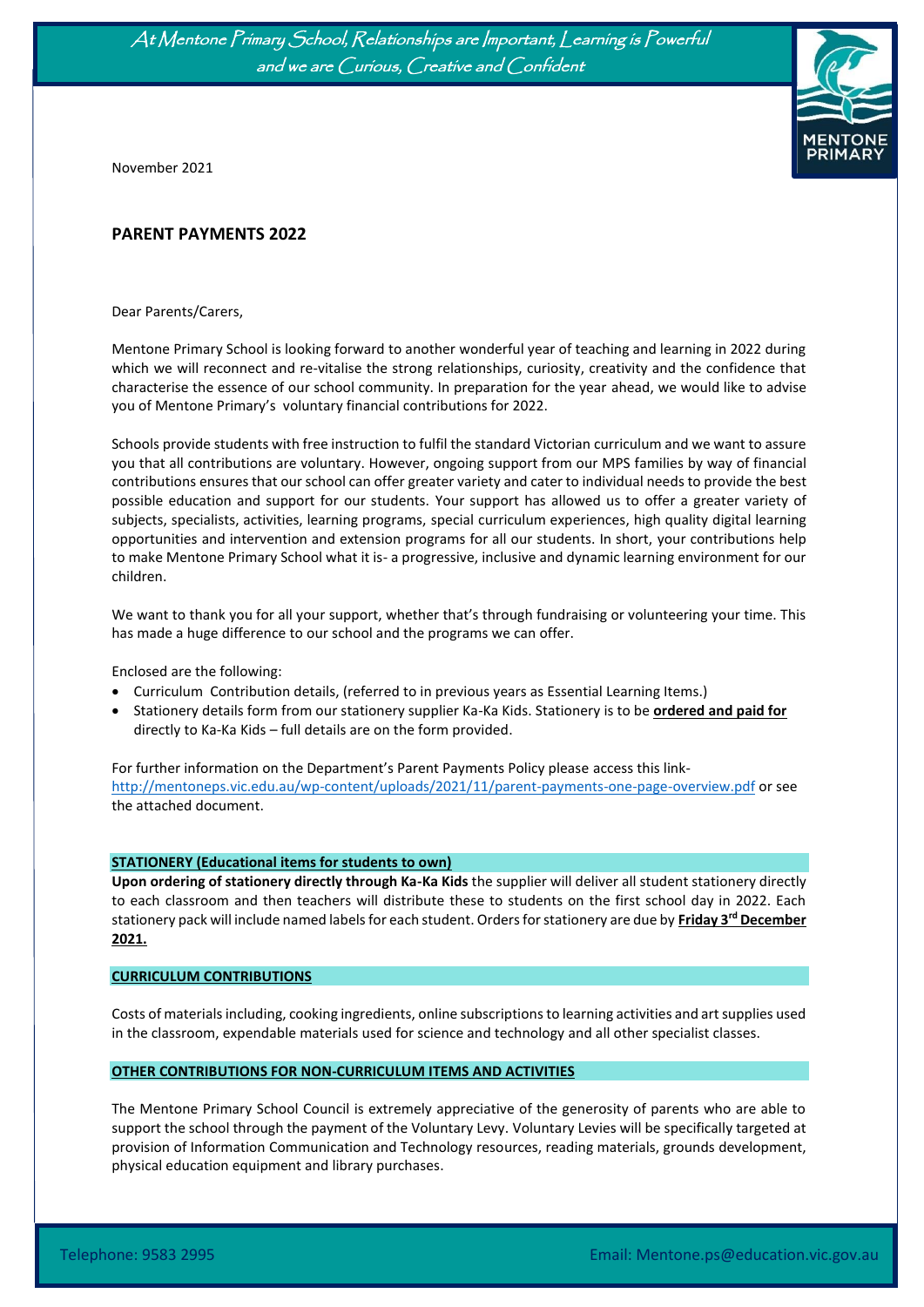



If you are experiencing financial hardship and require a parent payment arrangement, please call the school on 9583 2995 for a confidential discussion with our Business Manager, Belinda Cooper.

Payments are preferred via Compass or in person via EFT of Credit Card at the school office.

Your Sincerely,

Ĩ

Marcelle van Maanen Travis Wild

Principal **School Council President**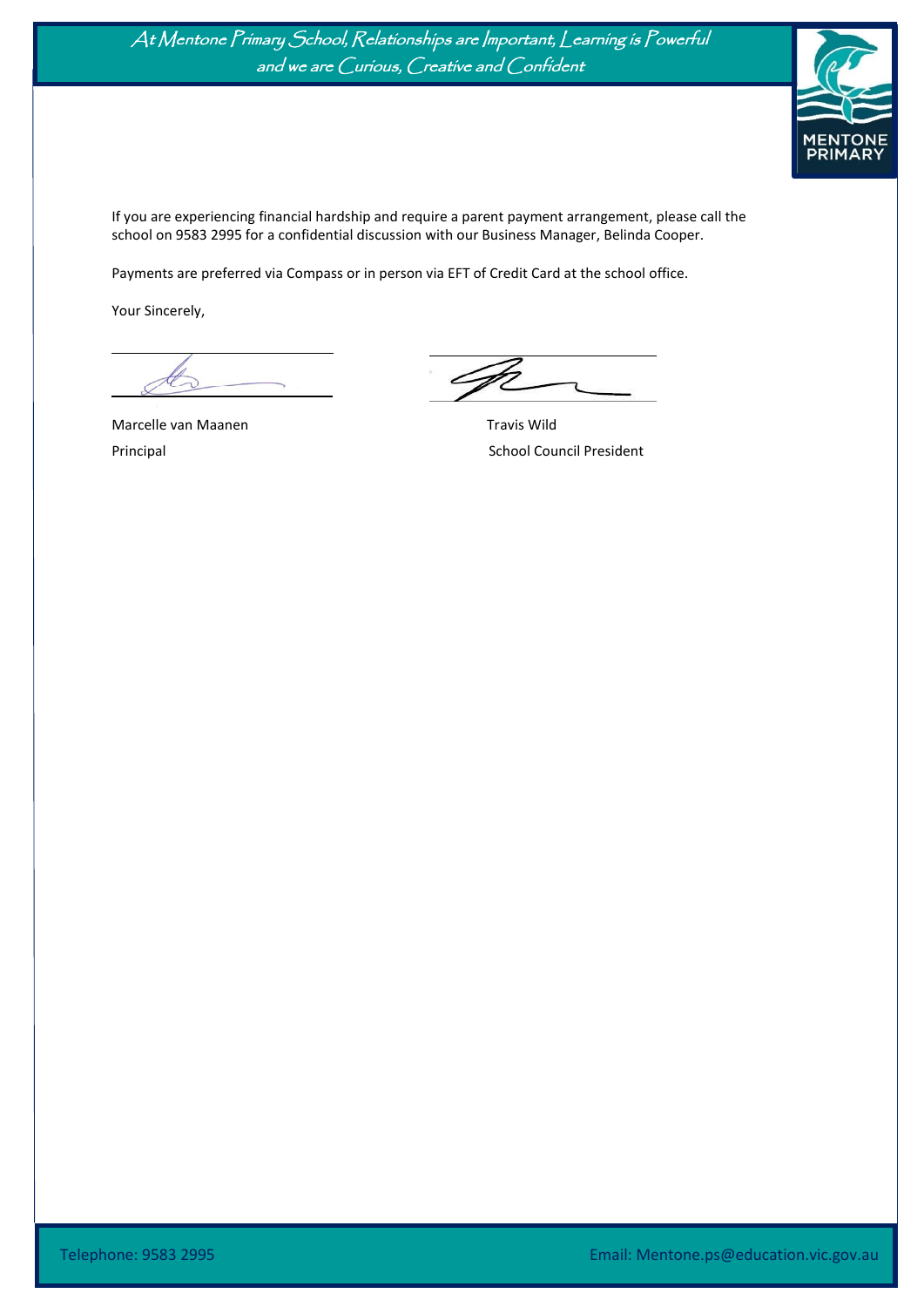At Mentone Primary School, Relationships are Important, Learning is Powerful and we are Curious, Creative and Confident

# **PARENT PAYMENTS FOUNDATION TO YEAR 6 - 2022**

Ĩ



| <b>CURRICULUM CONTRIBUTIONS</b>                                                                  | <b>COST</b>                                         |
|--------------------------------------------------------------------------------------------------|-----------------------------------------------------|
| Items and activities that students use, or participate in, to access the Curriculum              |                                                     |
| These items or services are essential to support the course of instruction in the standard       | \$308                                               |
| curriculum program. Costs of materials including printed materials, cooking ingredients, online  |                                                     |
| subscriptions to learning activities and art supplies used in the classroom, expendable          |                                                     |
| materials used for science and technology and all other specialist and generalist classes. See   |                                                     |
| attached for full breakdown.                                                                     |                                                     |
| Information and communication technology,                                                        | \$40                                                |
| This cost will provide for devices as shared classroom sets as an alternative to a fully parent  |                                                     |
| funded individual Bring Your Own Device program, (BYOD).                                         |                                                     |
| <b>SUGGESTED SUBTOTAL: CURRICULUM CONTRIBUTIONS</b>                                              | \$348                                               |
| <b>OTHER CONTRIBUTIONS - NON-CURRICULUM ITEMS AND ACTIVITIES</b>                                 |                                                     |
| 1. Building Fund Donation (Tax deductible)                                                       |                                                     |
| Donations to the Building Fund will help with expenses on capital improvements and               | \$25, \$50 or \$100                                 |
| maintenance, as well as maintaining and installing fixtures.                                     |                                                     |
| 2. Library Fund Donation (Tax deductible)                                                        |                                                     |
| Donations to the Library will help the school to purchase high quality reading material,         | \$25, \$50 or \$100                                 |
| new releases, quality picture books and maintain the library environment including               |                                                     |
| comfortable and flexible seating options.                                                        |                                                     |
| <b>SUGGESTED SUBTOTAL: CURRICULUM CONTRIBUTIONS</b>                                              | \$348                                               |
| YOUR TOTAL: OTHER CONTRIBUTIONS - NON-CURRICULUM ITEMS AND ACTIVITIES                            |                                                     |
| <b>TOTAL</b>                                                                                     |                                                     |
|                                                                                                  |                                                     |
| <b>EDUCATIONAL ITEMS FOR STUDENTS TO OWN- BOOK-PACKS</b>                                         |                                                     |
| Attached is a stationery list which guides you on the everyday items that your child will use in | Student Book packs, ordered                         |
| the classroom. Stationery is to be ordered directly through Ka-Ka Kids. See form attached        | and paid directly to KAKA                           |
| explaining full details. Stationery orders are due by Friday 3rd December.                       | Kids.                                               |
| All stationery orders will be delivered directly to the school.                                  | Please see attached order<br>form with full details |
| <b>EXTRA-CURRICULAR ITEMS AND ACTIVITIES</b>                                                     |                                                     |
| These are activities or services that are offered in addition to the standard curriculum         |                                                     |
| program. These are provided on a user-pays basis so that if parents choose to access them for    | As per activity to be                               |
| students, they are required to pay for them. These include Senior Sport, all incursions and      | charged in 2022                                     |
|                                                                                                  |                                                     |
| excursions and the supplementary Swimming Program/lessons Foundation-Grade 6.                    |                                                     |

To support families with their planning we have 2 payment options available.

**OPTION 1** Payment in full by Monday 24<sup>th</sup> January 2022

**Or**

**OPTION 2** Three instalments, proposed as follows: *Please login to Compass to access the 3-instalment option.*

Instalment 1- Monday 24<sup>th</sup> January 2022 Instalment 2- Monday 7th March 2022 Instalment 3- Monday 25<sup>th</sup> April 2022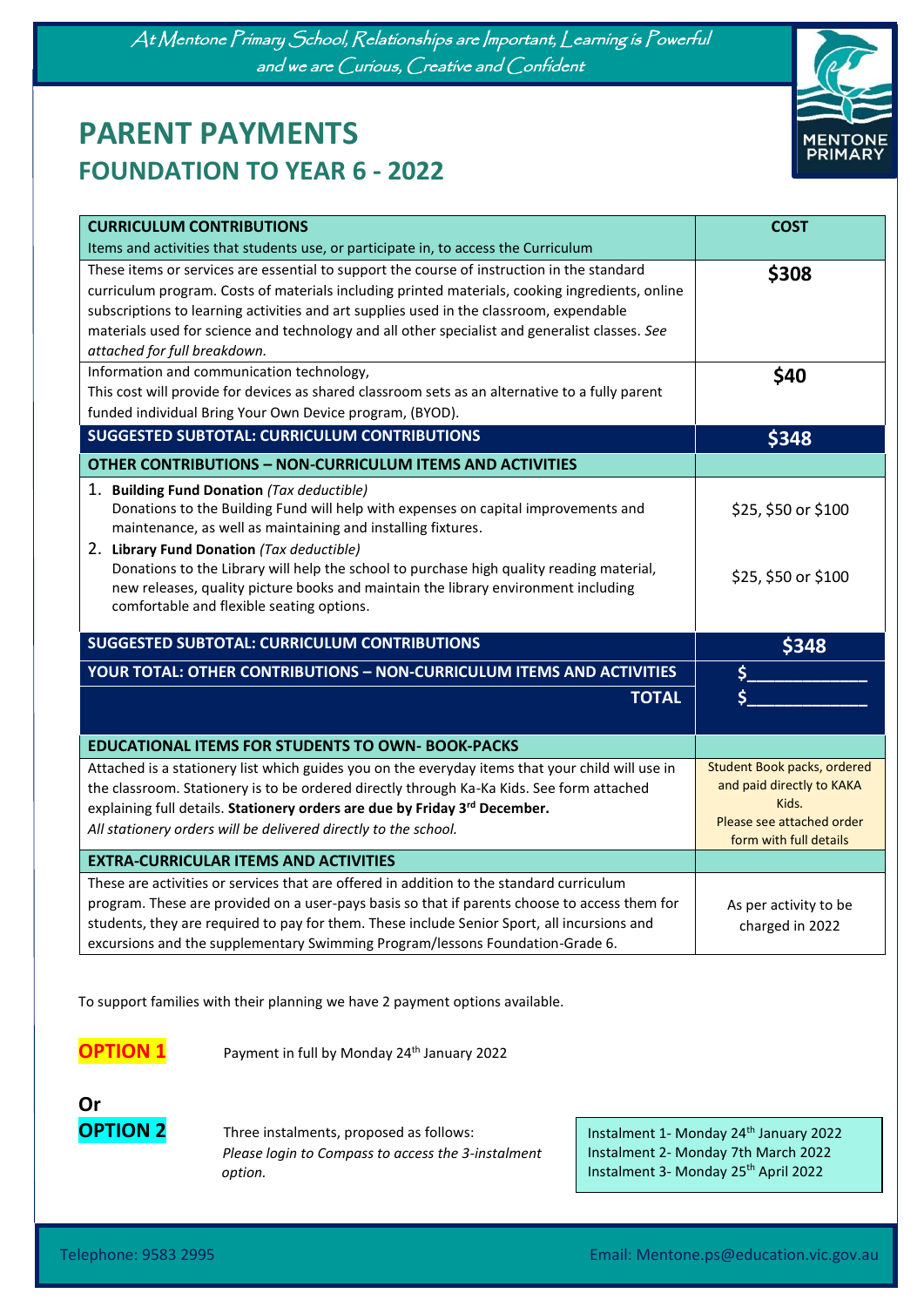At Mentone Primary School, Relationships are Important, Learning is Powerful and we are Curious, Creative and Confident



# **CURRICULUM CONTRIBUTION Breakdown - 2022**

#### **Science and Sustainability consumables -** \$35

• Seeds, pots, plants, twine, compost, cooking ingredients, cotton wool, paper, cardboard, sticky tape, seeds, soil, stockings, disposable cups, straws, model construction materials, plasticine and modelling clay, timber, gloves.

#### **Art consumables -** \$40

Ĩ

• Glitter, paint, paper, cardboard, glue, canvas, sticky tape, clay, textas, crayons, fabric and wool, modelling wire, crepe, metallic card, acrylic paints, paint pens, paper shapes, sequins, pom poms, framing.

#### **Physical Education consumables -** \$25

• Ribbons, medals, laminating resources, paper, sunscreen, individual schedule cards, home study practice equipment, student badges, SSV membership, Mordialloc District Affiliation.

#### **Literacy consumables -** \$30

• Take home learning packs, paper, laminating pouches, home practice packs, spelling, grammar and vocabulary

#### **Numeracy consumables -** \$30

• Take home learning packs, paper, laminating pouches, icy pole sticks, straws, Ziplock bags, student game construction materials.

#### **Relational Learning and Student Wellbeing consumables -** \$15

• Nessy program and resources, laminating materials, take home zone charts, grocery/baking items for student snack and lunch, C-Pens.

## **LOTE consumables -** \$10

• Paper, tape, cardboard, paint, laminating pouches, grocery/baking items.

**Health** – \$15

• Life education-Healthy Harold.

#### **Classroom/Learning Centre program consumables -** \$50

• Laminating pouches, pencils, paper- plain, coloured, tissue, crepe, and decorative, blutac, paint, whiteout, glue, straws, kinder squares, string, goggly eyes, glitter, dice, plasticine/modelling clay, icy pole sticks, rubbers, cardboard, sticky tape, masking tape, paper plates, pins and split pins, plastic pockets, chalk, construction paper and materials, post it notes, cooking supplies, flour, sugar, eggs, milk, etc. Prizes for literacy and numeracy games, visual diaries and student badges.

| <b>Online Subscriptions</b>  |         |
|------------------------------|---------|
| Literacy planet              | \$17.50 |
| Bug club                     | \$4.00  |
| Essential Assessment -       |         |
| My Numeracy/My Literacy      | \$14    |
| <b>Pat Testing</b>           | \$10    |
| Compass (student academic    | \$5     |
| and wellbeing data)          |         |
| Accelerus, student reporting | \$7.50  |
| and assessment               |         |
|                              |         |